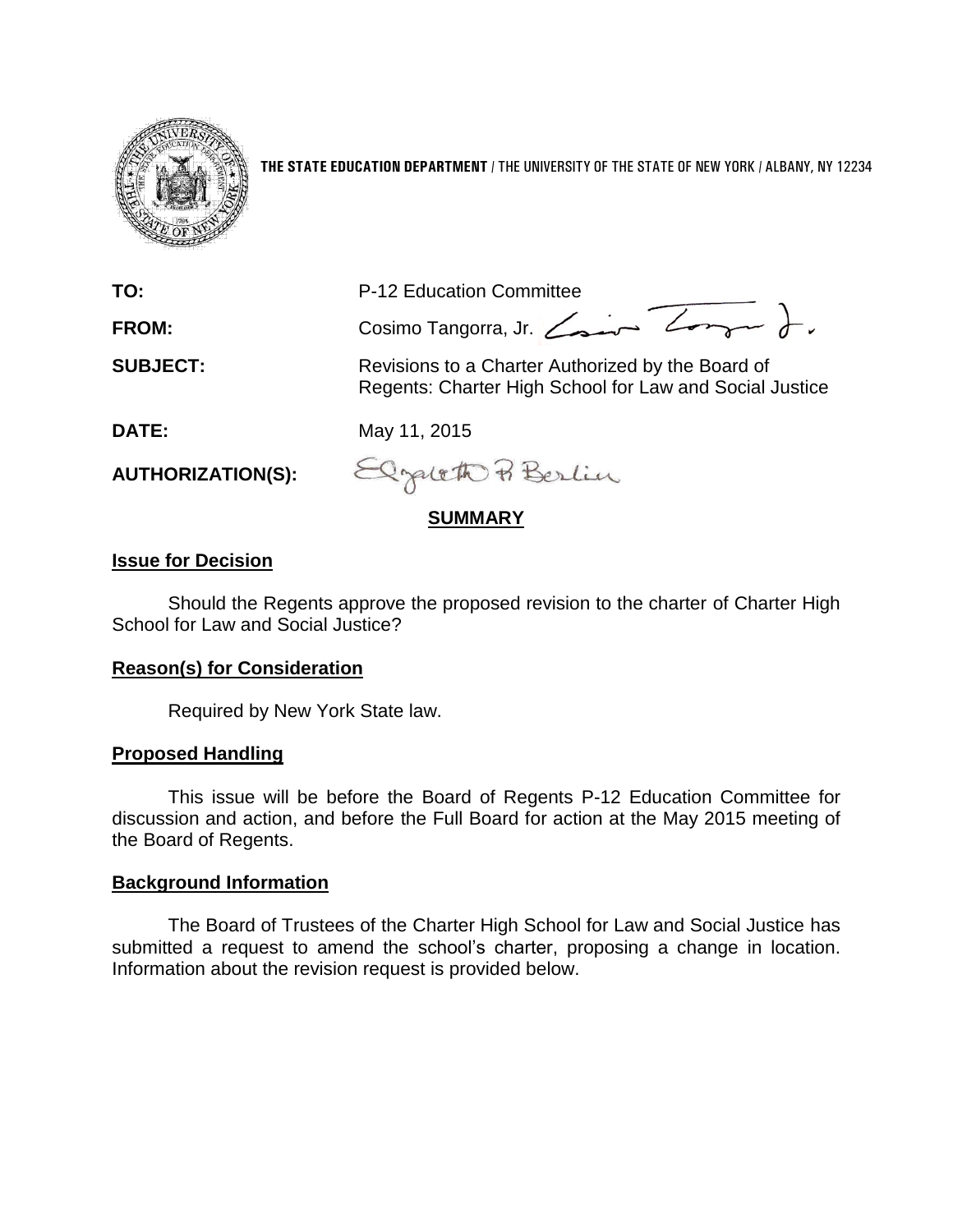| Name of Charter School                            | Charter High School for Law and Social Justice                                                                                                                                                                                                                                                                                                                                                                                                                                                                                                                                                                                                                                                                                                                                                                                                                                                                                                      |
|---------------------------------------------------|-----------------------------------------------------------------------------------------------------------------------------------------------------------------------------------------------------------------------------------------------------------------------------------------------------------------------------------------------------------------------------------------------------------------------------------------------------------------------------------------------------------------------------------------------------------------------------------------------------------------------------------------------------------------------------------------------------------------------------------------------------------------------------------------------------------------------------------------------------------------------------------------------------------------------------------------------------|
| <b>Board Chair</b>                                | Richard Marsico, Esq.                                                                                                                                                                                                                                                                                                                                                                                                                                                                                                                                                                                                                                                                                                                                                                                                                                                                                                                               |
| District of Location                              | Approved to open in CSD 8, 9 or 12                                                                                                                                                                                                                                                                                                                                                                                                                                                                                                                                                                                                                                                                                                                                                                                                                                                                                                                  |
| <b>Opening Date</b>                               | September 2015                                                                                                                                                                                                                                                                                                                                                                                                                                                                                                                                                                                                                                                                                                                                                                                                                                                                                                                                      |
| <b>Current Charter Term</b>                       | September 2, 2015 - June 30, 2020                                                                                                                                                                                                                                                                                                                                                                                                                                                                                                                                                                                                                                                                                                                                                                                                                                                                                                                   |
| Facility                                          | Proposed private facility in Bronx CSD 11                                                                                                                                                                                                                                                                                                                                                                                                                                                                                                                                                                                                                                                                                                                                                                                                                                                                                                           |
| <b>Current Grade</b><br>Levels/Number of Students | Approved to open with 120 students in grade 9 and to serve up to<br>450 students in grades 9 through 12.                                                                                                                                                                                                                                                                                                                                                                                                                                                                                                                                                                                                                                                                                                                                                                                                                                            |
| <b>Mission</b>                                    | The Charter High School for Law and Social Justice will provide<br>students from the southern Bronx with a comprehensive high school<br>education and lay the academic and social groundwork for success in<br>college and careers. Using a theme of law and social justice, the<br>School will engage, inspire, and empower students, and will equip<br>them with the academic skills to earn a Regents diploma and gain<br>admission to the college of their choice prepared for success. The<br>School will create a pathway for its students to law school and<br>attorneys. The pathway will include mentoring<br>careers as<br>opportunities with law students and attorneys and partnerships with<br>institutions of higher learning. These institutions will offer college and<br>law school experiences to our students and share with them the<br>academic benchmarks and habits necessary to gain entrance to<br>college and law school. |
| <b>Proposed Revision</b>                          | The School seeks to amend its charter to open for instruction<br>within a private facility in Bronx CSD 11.                                                                                                                                                                                                                                                                                                                                                                                                                                                                                                                                                                                                                                                                                                                                                                                                                                         |

On December 17, 2013, the Board of Regents approved and issued a five-year initial charter to the Charter High School for Law and Social Justice (or the "School"). The School will serve 120 grade 9 students in year 1 and grow to serve 450 grade 9-12 students by year 5. The school was to be located in Bronx Community School Districts ("CSD") 8, 9, or 12, but had difficulty securing private facilities. The school requested approval in March 2014 to use the 2014-2015 school year as a planning year and delay opening until September 2015. The Department approved the request and has worked with the School throughout the pre-opening period to ensure that all required school components are in place prior to opening.

Pursuant to New York Education Law §2853(3)(e), the School submitted a written request dated June 6, 2014 to the New York City Department of Education (NYC DOE) requesting co-location space for the 2014-2015 school year in the three approved Bronx Community School Districts and also in CSD 7. A letter from NYC DOE to the